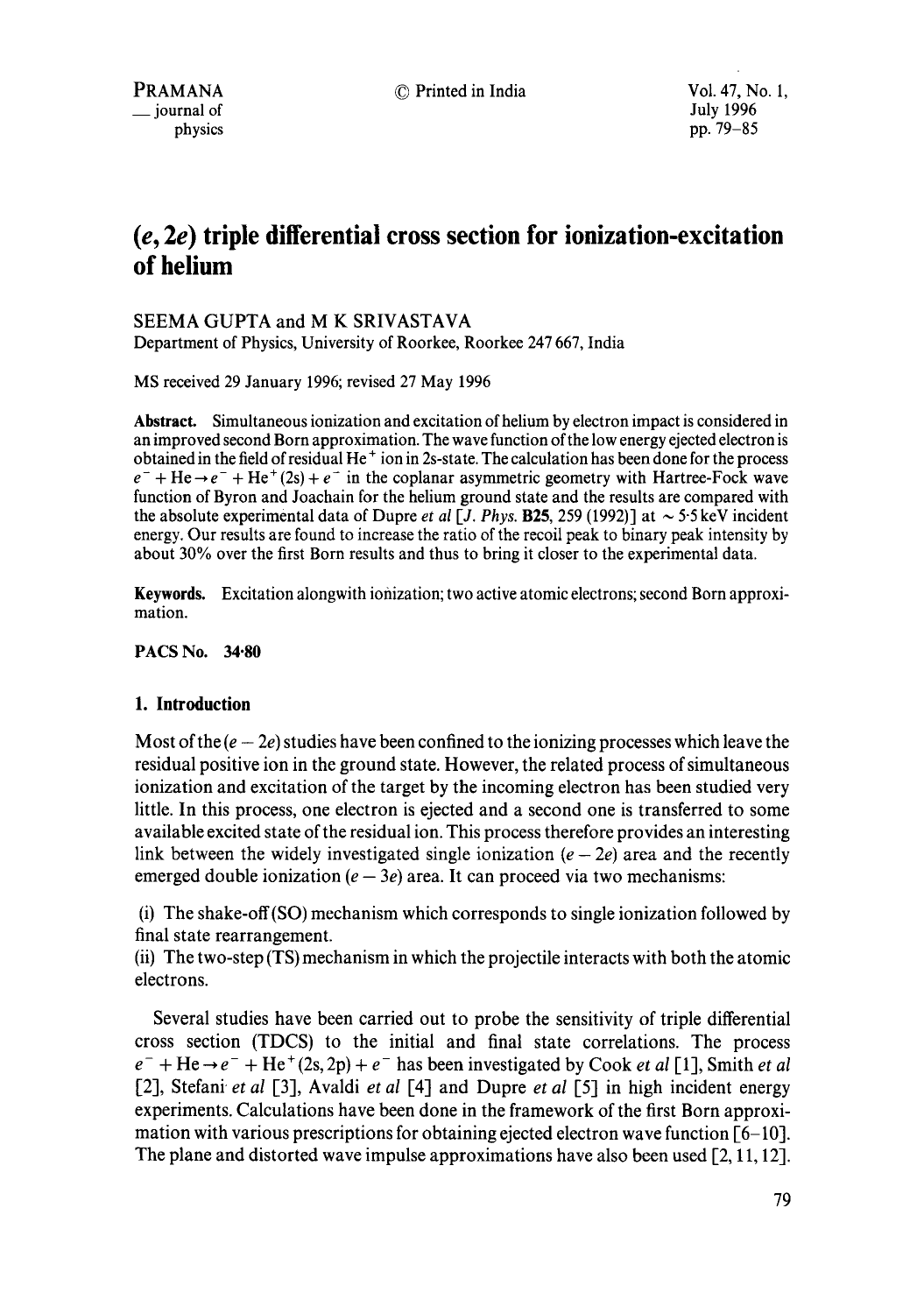Recently a first order calculation with correlated Coulomb wave function of Brauner *et al* [13] has also been tried [14]. It is found that, in the asymmetric kinematics where the dynamics is more important, no single model is able to reproduce angular variation of TDCS at incident energies  $645.4 \text{ eV}$ ,  $1585.4 \text{ eV}$  and  $\sim 5.5 \text{ keV}$  where experimental data are available. However these calculations have indicated that the TDCS are not very sensitive to the  $e - e$  correlations in the initial state, though they are important to allow collective ionization-excitation of the two target electrons in a first order model. On the other hand a proper description of the ejected electron which takes into account its interaction with the residual excited ion in  $n = 2$ state of larger spatial extent is crucial and is largely responsible for a larger recoil intensity and for an angular distribution whose shape is no longer made of the usual binary and recoil lobes. These features tend to vanish as the ejected electron energy increases.

In the present paper we investigate the role of  $(i)$  dynamic correlations in the continuum final state and (ii) two-step (TS) processes. The second order terms in the scattering amplitude are expected to be quite important up to certain high incident energies. The calculation has been done in the second Born approximation for asymmetric kinematics. A similar calculation was done by Saxena *et al* [15] at an incident energy of 600 eV and the results were compared with those for ionization without excitation. The present calculation differs from this attempt in the sense that the low energy ejected electron wave function is calculated in the static field of the residual ion. Earlier calculations have already underlined the importance of this feature. We have, for this study, considered the simple process  $e^-$  + He  $\rightarrow e^-$  + He + (2s) +  $e^-$  in the asymmetric kinematics at an incident energy of  $\sim$  5.5 keV with the Hartree-Fock wave function of Byron and Joachain [16] for the helium ground state.

#### **2. Calculation**

The triple differential cross section (TDCS) for the ionization of helium may be expressed as

$$
\frac{\mathrm{d}^3 \sigma}{\mathrm{d}\Omega_b \mathrm{d} E_b} = \frac{k_a k_b}{k_0} |F|^2,\tag{1}
$$

where F is the direct scattering amplitude and  $\mathbf{k}_0$ ,  $\mathbf{k}_a$  and  $\mathbf{k}_b$  are the momenta of the incident, scattered and ejected electrons respectively. In the present improved second Born approximation the direct scattering amplitude may be expressed as

$$
F_{\rm CB2} = f_{\rm CB1} + f_{\rm CB2},\tag{2}
$$

where  $f_{CB1}$  and  $f_{CB2}$  are respectively the first and second order Born amplitudes. The amplitude  $f_{\text{CH1}}$  is given by

$$
f_{\text{CB1}} = -\frac{1}{2\pi} \left\langle e^{i\mathbf{k}_a \cdot \mathbf{r}_0} \Phi_f(\mathbf{r}_1, \mathbf{r}_2) \bigg| \frac{1}{r_{01}} + \frac{1}{r_{02}} \bigg| e^{i\mathbf{k}_0 \cdot \mathbf{r}_0} \Phi_0(\mathbf{r}_1, \mathbf{r}_2) \right\rangle. \tag{3}
$$

Here  $r_0$ ,  $r_1$  and  $r_2$  are the position vectors of the incident and the two target electrons respectively,  $\Phi_0$  is the ground state wave function of helium atom which is taken to be

**80 Pramana - J. Phys., Vol. 47, No. 1, July 1996**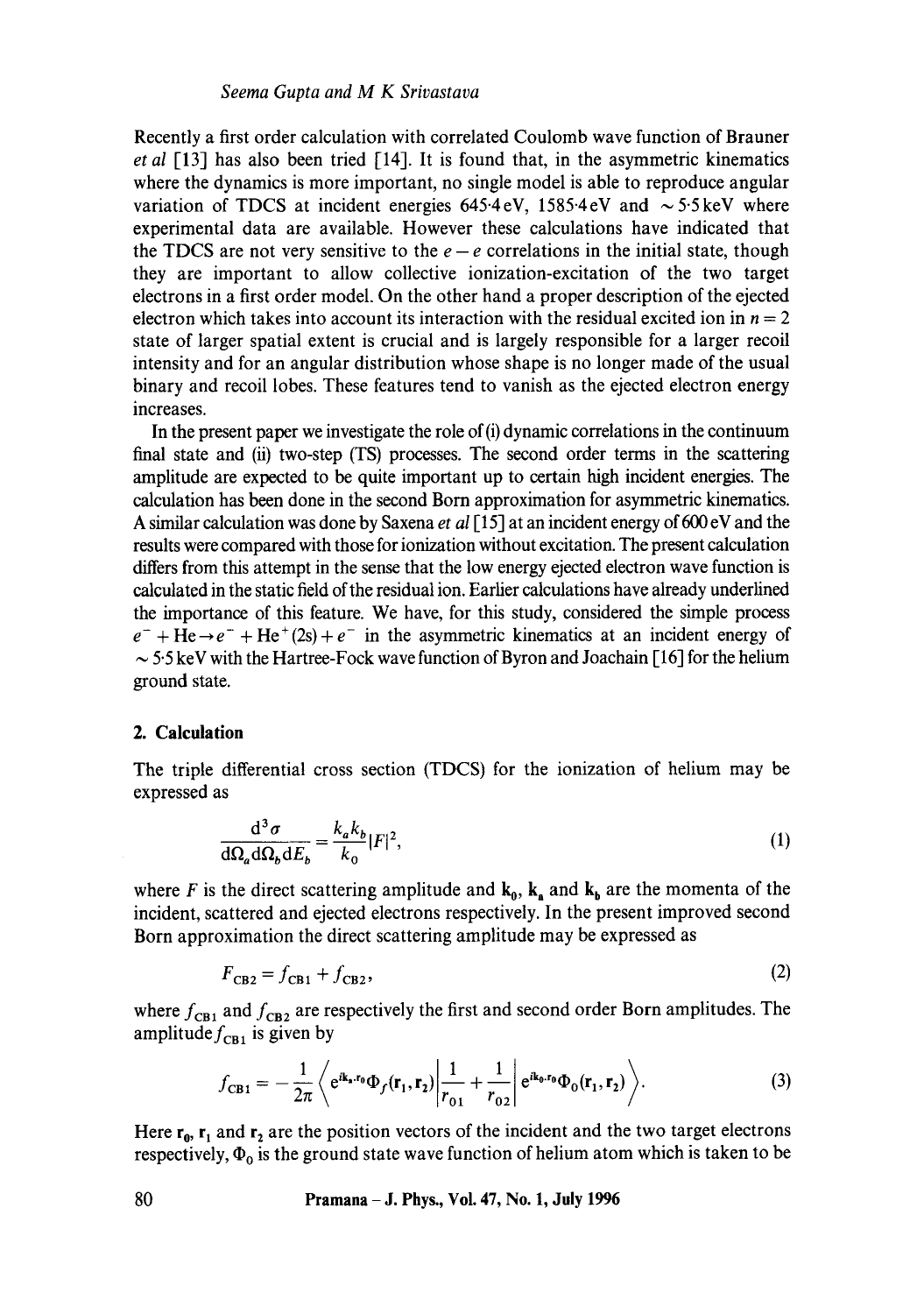the Hartree-Fock wave function of Byron and Joachain [16]:

$$
\Phi_0(\mathbf{r}_1, \mathbf{r}_2) = u(\mathbf{r}_1)u(\mathbf{r}_2),
$$
\n
$$
u(\mathbf{r}) = \sum_{i=1}^2 \gamma_i e^{-\alpha_i r},
$$
\n
$$
\alpha_i = 1.41 \quad \alpha_i = 2.61
$$
\n(4)

with

$$
\alpha_1 = 1.41
$$
,  $\alpha_2 = 2.61$ ,  
\n $\gamma_1 = 0.73485$  and  $\gamma_2 = 0.58715$ .

The final state wave function  $\Phi_f$  is taken to be the symmetrized product of the He<sup>+</sup> excited state (2s) wave function  $v(r)$  for the bound electron with the continuum wave function  $\psi_{\mathbf{k}_n}^{(-)}$  (orthogonalized to the ground state orbital  $u(\mathbf{r})$ ) for the ejected electron:

$$
\Phi_f(\mathbf{r}_1, \mathbf{r}_2) = \frac{1}{\sqrt{2}} \left[ \psi_{\mathbf{k}_b}^{(-)}(\mathbf{r}_1) \, v(\mathbf{r}_2) + \psi_{\mathbf{k}_b}^{(-)}(\mathbf{r}_2) \, v(\mathbf{r}_1) \right],\tag{5}
$$

$$
v(\mathbf{r}) = \frac{1}{\sqrt{\pi}} (1 - r) e^{-r},
$$
 (6)

$$
\psi_{\mathbf{k}_{\mathbf{b}}}^{(-)}(\mathbf{r}) = \phi_{\mathbf{k}_{\mathbf{b}}}^{(-)}(\mathbf{r}) - \langle u(\mathbf{r}) | \phi_{\mathbf{k}_{\mathbf{b}}}^{(-)}(\mathbf{r}) \rangle u(\mathbf{r}). \tag{7}
$$

Using (4)–(7) in (3) and integrating with respect to  $r_0$ , we get

$$
f_{\text{CB1}} = -\frac{2^{3/2}}{K^2} \langle v|u\rangle \left[\langle \phi_{\mathbf{k}_b}^{(-)}(\mathbf{r})|e^{i\mathbf{K}.\mathbf{r}}|u(\mathbf{r})\rangle - \langle u(\mathbf{r})|e^{i\mathbf{K}.\mathbf{r}}|u(\mathbf{r})\rangle \right] \langle \phi_{\mathbf{k}_b}^{(-)}(\mathbf{r})|u(\mathbf{r})\rangle \,],\tag{8}
$$

where  $K = k_0 - k_a$ . The wave function  $\phi_{k_a}^{(-)}(r)$  is written as

$$
\phi_{\mathbf{k}_b}^{(-)}(\mathbf{r}) = \phi_{C,\mathbf{k}_b}^{(-)}(\mathbf{r}) + (\phi_{\mathbf{k}_b}^{(-)}(\mathbf{r}) - \phi_{C,\mathbf{k}_b}^{(-)}(\mathbf{r})) \n= \phi_{C,\mathbf{k}_b}^{(-)}(\mathbf{r}) + \chi_{\mathbf{k}_b}^{(-)}(\mathbf{r}),
$$
\n(9)

where  $\phi_{C,k_b}^{(-)}$  is the Coulomb wave function (corresponding to  $Z = 1$ ) with appropriate boundary conditions

$$
\phi_{C,\mathbf{k}_b}^{(-)} = e^{-\pi\eta/2} \Gamma(1 - i\eta) e^{i\mathbf{k}_b \cdot \mathbf{r}} {}_1F_1(i\eta; 1, -ik_b r - i\mathbf{k}_b \cdot \mathbf{r}),
$$
\n
$$
\eta = -1/k_b.
$$
\n(10)

The correction  $\chi_{k_b}^{(-)}(\mathbf{r}) \equiv (\phi_{k_b}^{(-)}(\mathbf{r}) - \phi_{C,k_b}^{(-)}(\mathbf{r}))$  is expressed in the partial wave form

$$
\chi_{\mathbf{k}_{\mathbf{b}}}^{(-)}(\mathbf{r}) = \sum_{\ell} i^{\ell} (2\ell + 1)(e^{-i\delta_{\ell}} R_{\ell}(r) - e^{-i\delta_{\ell}^{C}} R_{\ell}^{C}(r)) P_{\ell}(\hat{k}_{\mathbf{b}}, \hat{r}). \tag{11}
$$

Here,  $R_c^C(r)$  is the  $\ell$ th Coulomb partial wave and  $\delta_c^C$  is the corresponding phase shift. The radial solution  $R_{\ell}(r)$  and the phase shift  $\delta_{\ell}$  are obtained by solving the radial Schrödinger equation in the static field  $V_0$  of He<sup>+</sup> ion:

$$
V_0(r) = \int |v(\mathbf{r}')|^2 \left(\frac{2}{r} - \frac{1}{|\mathbf{r}' - \mathbf{r}|}\right) d\mathbf{r}'.\tag{12}
$$

**Pramana – J. Phys., Vol. 47, No. 1, July 1996** 81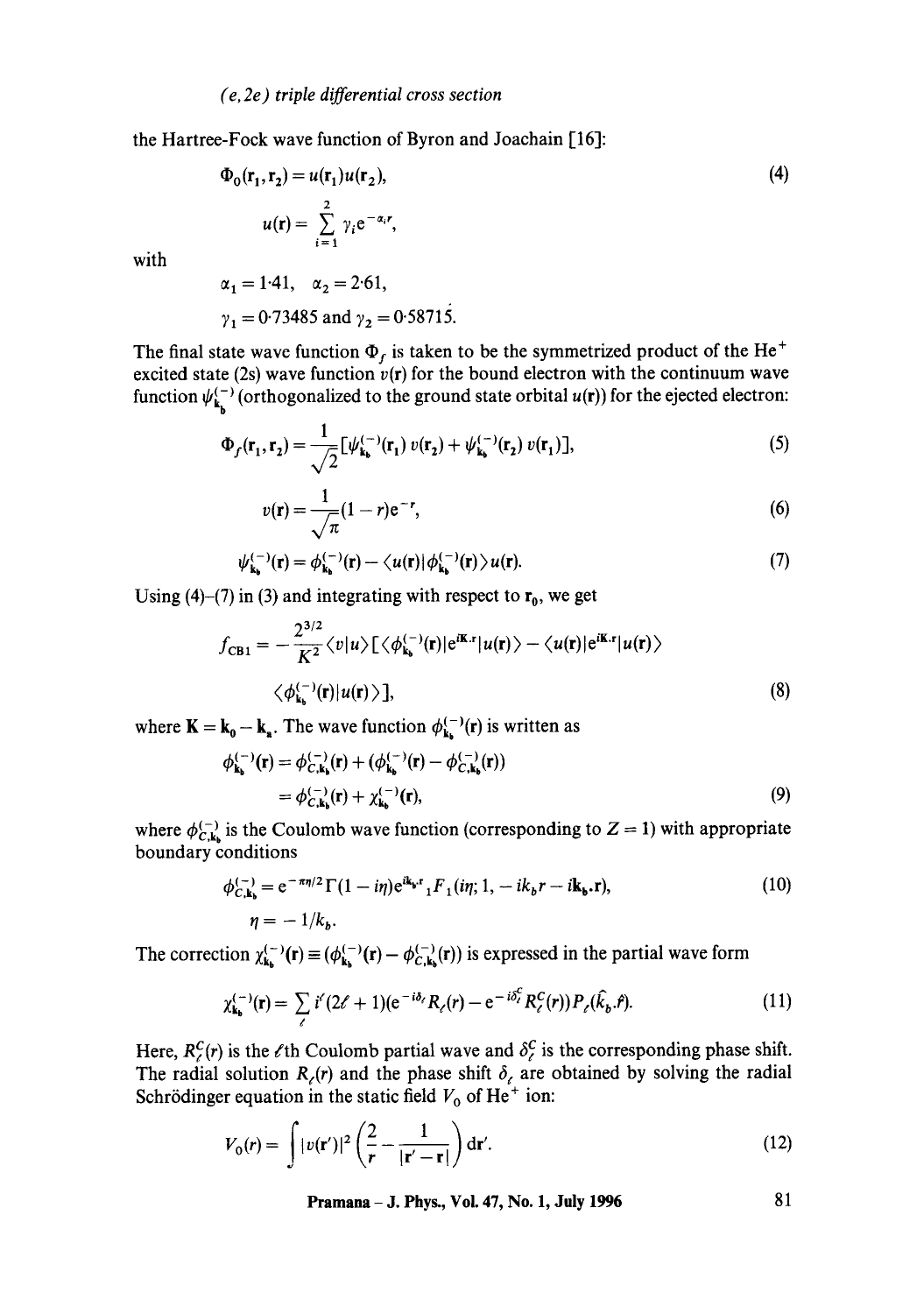Using  $(9)$  and  $(11)$  in  $(8)$ , one finally obtains

$$
f_{\text{CB1}} = f_{\text{B1}} - \frac{2^{7/2}}{K^2} \pi C_1(0) \left[ \sum_{\ell} (2\ell + 1) P_{\ell}(\hat{K}.\hat{k}_b) D_{\ell}(K) - C_2(K) D_0(0) \right], \quad (13)
$$

where

$$
C_1(K) = \int v(\mathbf{r})u(\mathbf{r})e^{i\mathbf{k}\cdot\mathbf{r}}d\mathbf{r},\tag{14}
$$

$$
C_2(K) = \int u^2(\mathbf{r}) e^{i\mathbf{K}\cdot\mathbf{r}} d\mathbf{r}
$$
 (15)

and

$$
D_{\ell}(K) = \int u(r)j_{\ell}(Kr)[e^{i\delta_{\ell}}R_{\ell}(r) - e^{i\delta_{\ell}^{C}}R_{\ell}^{C}(r)]r^{2}dr.
$$
 (16)

The amplitude  $f_{B_1}$ , is the usual first Born amplitude which is evaluated in the standard way [17, 16]. The second term in (13) represents the correction due to the improved choice, (9), in place of  $\phi_{C,k}^{(-)}(r)$  for the ejected electron wave function. The radial integral in (16) is evaluated numerically.

The second Born term  $f_{\text{CB2}}$  may be written as

$$
f_{\rm CB2} = \frac{1}{8\pi^4} \int d\mathbf{q} \frac{1}{q^2 - p^2 - i\varepsilon} M,
$$
 (17)

where

$$
M = \frac{16\pi^2}{K_i^2 K_f^2} \langle \Phi_f(\mathbf{r}_1, \mathbf{r}_2) | (\mathbf{e}^{-i\mathbf{K_f}\mathbf{r}_1} + \mathbf{e}^{-i\mathbf{K_f}\mathbf{r}_2} - 2)
$$
  
×  $(\mathbf{e}^{i\mathbf{K_i}\mathbf{r}_1} + \mathbf{e}^{i\mathbf{K_f}\mathbf{r}_2} - 2) | \Phi_i(\mathbf{r}_1, \mathbf{r}_2) \rangle$ ,  
 $p^2 = k_0^2 - 2\bar{\omega}, \mathbf{K_i} = \mathbf{k_0} - \mathbf{q} \text{ and } \mathbf{K_f} = \mathbf{k_a} - \mathbf{q}.$  (18)

The excitation energies of the intermediate states have been approximated by an average excitation energy  $\bar{\omega}$  and the sum over them carried out by using the closure property. We have taken  $\bar{\omega}$  equal to the ionization energy plus the  $n = 1$  to  $n = 2$  excitation energy,  $0.9 + 1.5 = 2.4$  a.u. It is essentially a parameter. The results are, however, found to be not very sensitive to this choice. Using  $(4)$ ,  $(5)$ ,  $(14)$ – $(16)$  in eq.  $(18)$ , one obtains

$$
M = \frac{16\sqrt{2}\pi^2}{K_i^2 K_f^2} [C_1(K_f)\langle \psi_{k_b}^{(-)}(\mathbf{r}_1)|e^{i\mathbf{K_i}\cdot\mathbf{r}_1}|u(\mathbf{r}_1)\rangle + C_1(K_i)\langle \psi_{k_b}^{(-)}(\mathbf{r}_2)|e^{-i\mathbf{K_r}\cdot\mathbf{r}_2}|u(\mathbf{r}_2)\rangle + C_1(0)\langle \psi_{k_b}^{(-)}(\mathbf{r}_1)|e^{i\mathbf{K_r}\cdot\mathbf{r}_1} - 2e^{i\mathbf{K_r}\cdot\mathbf{r}_1}|u(\mathbf{r}_1)\rangle],
$$
(19)

which by using (7), (9) and (10) and the partial wave decomposition leads to

$$
M = M_C + \frac{16\sqrt{2\pi^2}}{K_i^2 K_f^2} \left[ 4\pi \sum_{\ell} (2\ell + 1) \{ C_1(0) D_{\ell}(K) P_{\ell}(\hat{K}, \hat{k}_b) + (C_1(K_f)) - 2C_1(0) D_{\ell}(K_i) P_{\ell}(\hat{K}_i, \hat{k}_b) \} + (C_1(K_i) - 2C_1(0)) \right] \times D_{\ell}(K_f) P_{\ell}(\hat{K}_f, \hat{k}_b) - 4\pi \{ C_2(q) - 2(C_2(K_i) + C_2(K_f)) + C_1(K_f) C_2(K_i) + C_1(K_i) C_2(K_f) \} D_0(0) \right],
$$
\n(20)

**82 Pramana - J. Phys., Vol. 47, No. 1, July 1996**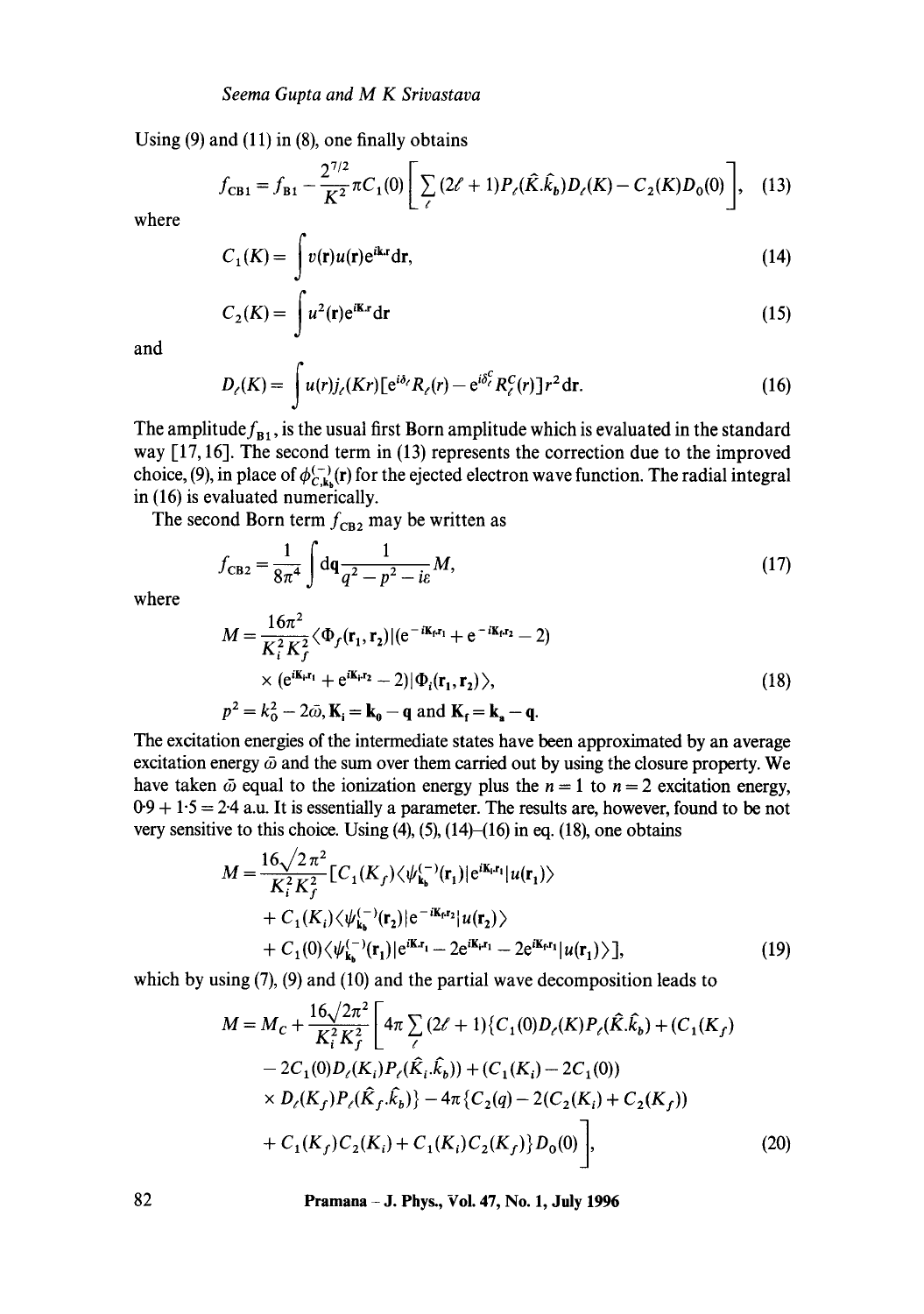## *(e, 2e) triple differential cross section*

where  $M_c$  corresponds to the contribution in the usual second Born amplitude  $f_{\text{B2}}$  which is evaluated by following the method of Ehrhardt *et al* [17] and Baliyan and Srivastava [18]. The second part in (20) represents the correction due to the choice  $\phi_{k_h}^{(-)}(r)$  rather than the standard Coulomb wave  $\phi_{C,k_h}^{(-)}(r)$  for the ejected electron. The maximum value of  $\ell$  in the summations over  $\ell$  in (13) and (20) has been obtained by comparing the results with  $\ell_{\text{max}} = 0$ , 1 and 2. It is found that taking  $\ell_{\text{max}} = 1$  is good enough for ejected electron energies  $E_b$  up to 10eV. For larger  $E_b$ , a higher  $\ell_{\text{max}}$  is perhaps needed. We have, however, taken  $\ell_{\text{max}} = 2$  in all the cases considered here. The integration over q in (17) is performed numerically following Srivastava and Sharma [19].

#### **3. Results**

Figures 1-3 show our results in the coplanar geometry plotted against the ejected electron angle  $\theta_b$  for (i)  $\theta_a = 0.35^\circ$ ,  $E_b = 5 \text{ eV}$ , (ii)  $\theta_a = 0.32^\circ$ ,  $E_b = 10 \text{ eV}$  and (iii)  $\theta_a = 1^\circ$ ,  $E_b = 75$  eV respectively in the first Born approximation B1 ( $\times \times \times$ ), second Born approximation B2 ( $\circ$   $\circ$ ), improved first Born approximation CB1 (---) and improved second Born approximation CB2 ( $\longleftarrow$ ). The scattered electron energy  $E_{\alpha}$ in every case is 5.5 keV. The theoretical results have been normalized to the absolute experimental data of Dupre *et al* [11] for excitation to  $n = 2(s, p)$  by multiplying them by the factors shown in the figures. The recoil peak intensity naturally decreases in all cases as  $E<sub>b</sub>$  increases. The second Born approximation leads to a decrease (increase) in



**Figure** 1. Triple differential cross sections (in a.u.) for the simultaneous ionization and excitation of helium by electron impact at  $E_0 = 5570.4 \text{ eV}$ ,  $E_b = 5 \text{ eV}$  and  $\theta_a = 0.35^{\circ}$  plotted as a function of ejection angle  $\theta_b$ . Theoretical results:  $\times \times \times \times$ :  $(B1 \times 0.182);$  ----: (CB1  $\times$  0.238);  $\circ$   $\circ$   $\circ$   $\circ$  : (B2  $\times$  0.190) and  $\cdots$  : (CB2  $\times$  0.25). Experimental data are the absolute measurements of Dupre *et al* [11] for excitation to  $He<sup>+</sup> (2s, 2p)$ .

**Pramana - J. Phys., Vol. 47, No. 1, July 1996** 83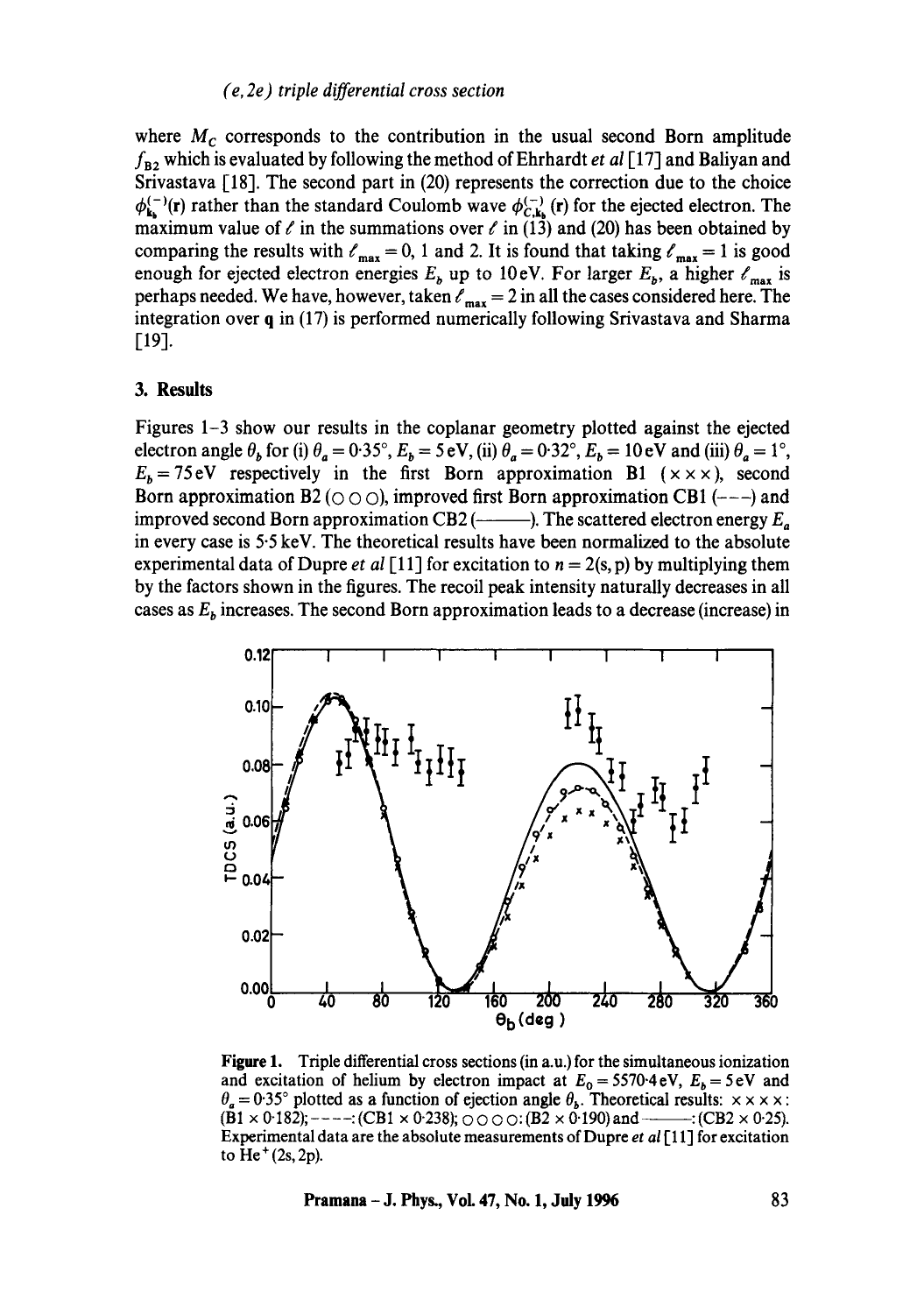

**Figure 2.** Same as figure 1 but for  $E_0 = 5575.4 \text{ eV}$ ,  $E_b = 10 \text{ eV}$  and  $\theta_a = 0.32^\circ$ . Theoretical results:  $\times \times \times \times$ : (B1  $\times$  0.263); ----: (CB1  $\times$  0.370);  $\circ$  0.000:  $(B2 \times 0.278)$  and ———: (CB2  $\times$  0.40).



Figure 3. Same as figure 1 but for  $E_0 = 5640.4 \text{ eV}, E_b = 75 \text{ eV}$  and  $\theta_a = 1^\circ$ . Theoretical results:  $x \times x \times x$  : (B1 x 0.65); -----: (CB1 x 1.1);  $\circ \circ \circ \circ$  : (B2 x 0.7) and  $---: (CB2 \times 1.2).$ 

the binary (recoil) peak height. This feature is similar to what is found in the case of ionization without excitation. The ratio of the recoil peak to binary peak intensity increases by about 15% in B2 results over B1 at  $E<sub>b</sub> = 5$  eV (figure 1). This improvement

**84 Pramana - J. Phys., Vol. 47, No. 1, July 1996**